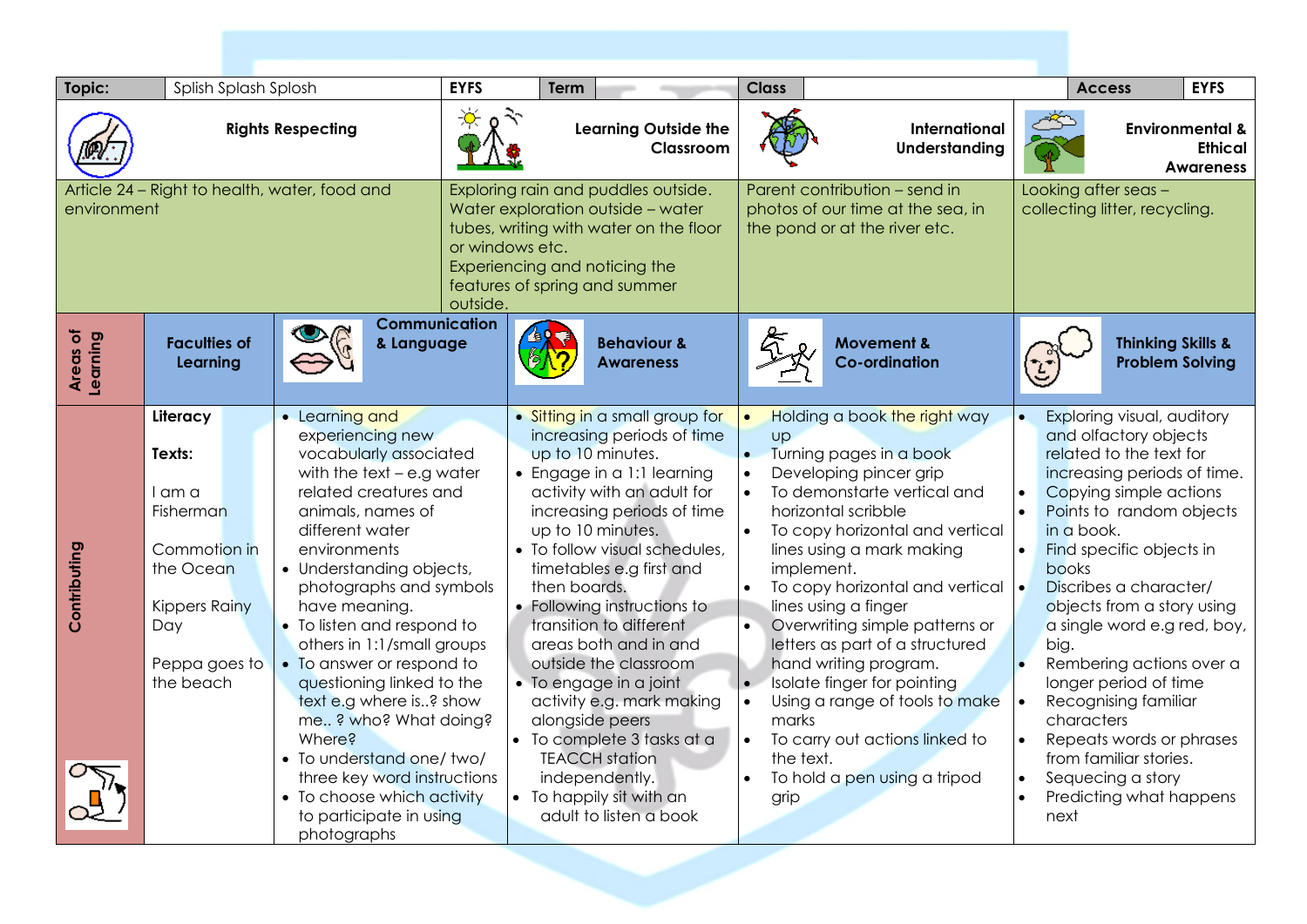|                              | • Recogsnise symbols and<br>photographs related to<br>the story.<br>Matching picture to<br>picture, picture to object<br>Takes part in listening<br>games                                                                                                         | • To take turns to engage<br>with story props                                                                                                                                                                                                                                                          |                                                                                                                                                                                                                                                                                  | To match 5 CVC words to<br>the correct picture.<br>Takes the role of the main<br>character<br>Points to text as an adult<br>reads.                                                                                                                                                                                                                                                                                                                                                                                                             |
|------------------------------|-------------------------------------------------------------------------------------------------------------------------------------------------------------------------------------------------------------------------------------------------------------------|--------------------------------------------------------------------------------------------------------------------------------------------------------------------------------------------------------------------------------------------------------------------------------------------------------|----------------------------------------------------------------------------------------------------------------------------------------------------------------------------------------------------------------------------------------------------------------------------------|------------------------------------------------------------------------------------------------------------------------------------------------------------------------------------------------------------------------------------------------------------------------------------------------------------------------------------------------------------------------------------------------------------------------------------------------------------------------------------------------------------------------------------------------|
| <b>Mathematics</b><br>Number | • Vocabularly - numbers,<br>more, count, how many,<br>add, go, stop, pour, more<br>less, full, empty.                                                                                                                                                             | • Waiting and taking turns<br>during group work or<br>games.<br>• To find own resources.                                                                                                                                                                                                               | • Picks up small counting objects<br>using pincer grip.<br>• Grasping objects transfering to<br>a container and releasing.                                                                                                                                                       | • Responding, enjoying and<br>joining in with number<br>rhymes<br>• Uses switches to activate                                                                                                                                                                                                                                                                                                                                                                                                                                                  |
| Capacity                     | • Using PECS, signing,<br>communication book or<br>verbal language to count<br>objects or count out loud.<br>• To choose a number<br>rhyme using<br>symbols/signs/words.<br>• Responds to 'How many'<br>• Use mathematical<br>language (e.g. numbers)<br>in play. | • To tidy away resources.<br>• To complete 3 tasks at a<br><b>TEACCH</b> station<br>independently.<br>• Sitting in a small group for<br>increasing periods of time<br>up to 10 minutes.<br>• Engage in a 1:1 learning<br>activity with an adult for<br>increasing periods of time<br>up to 10 minutes. | • Complete gross motor actions<br>correctly e.g throwing objects<br>into a countainer, fishing out<br>numbered fish.<br>• Places counting objects in a<br>line.<br>• Isolates finger to point to items<br>as they count.<br>• Pouring and stopping<br>• Pouring to a given line. | effects.<br>• Anticipate familiar actions.<br>• Following a counting<br>sequencing.<br>• Recognsiing numbers 1-10.<br>• Sequencing numbers<br>• Counting how many and<br>counting out objects to 10.<br>• From a given number to 5<br>finds one more and one<br>less.<br>• To explore capacity<br>through pouring and filling<br>from a variety of<br>conatiners.<br>• To recognize more and less<br>between two jugs.<br>• To solve simple problems<br>such as how many people<br>can have a drink.<br>• To recognize<br>full/empty/and full. |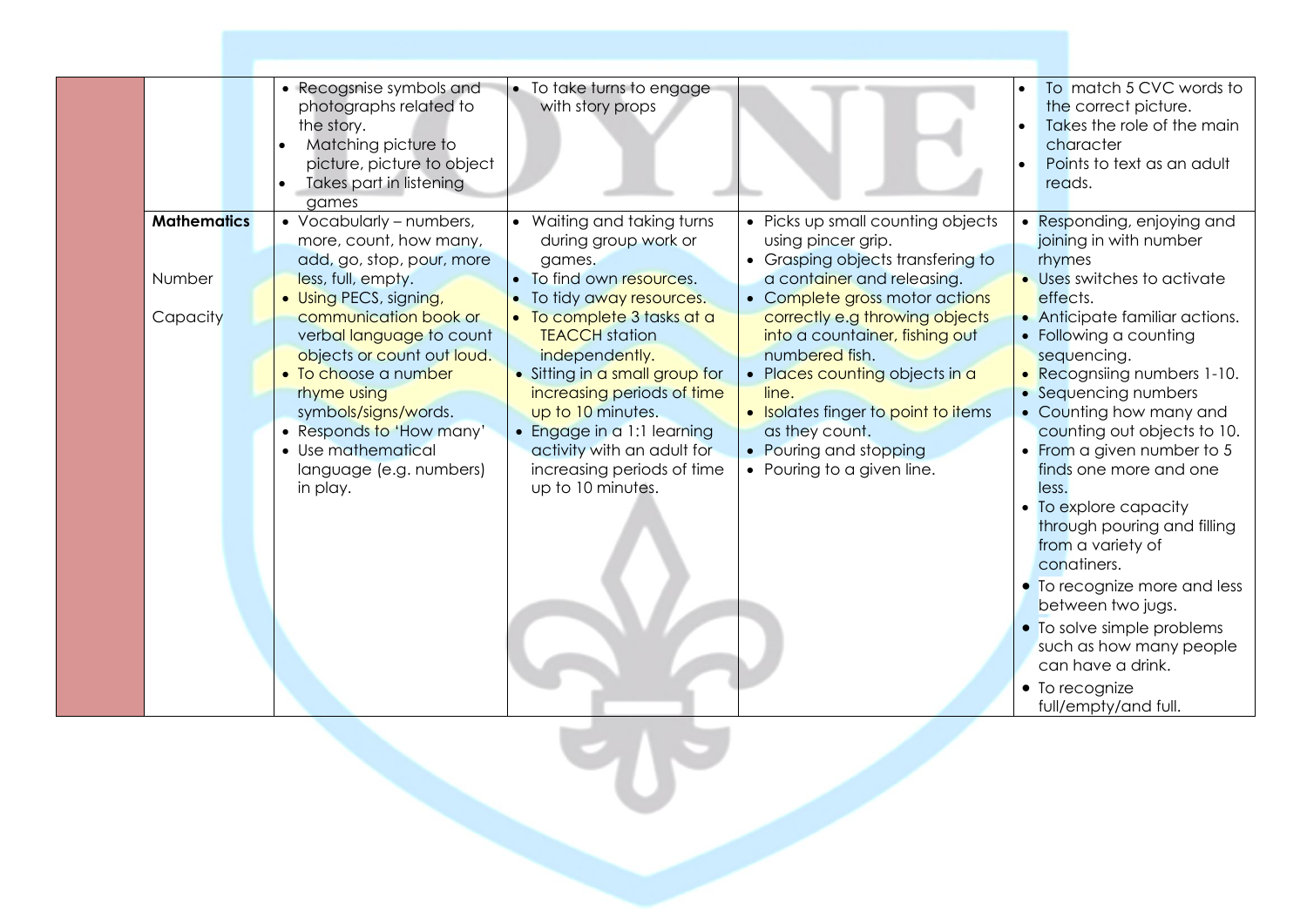| Chol<br>© | <b>Understanding</b><br>of the World                      | To listen to and learn<br>vocabulary linked to<br>spring, summer, sea                              | • Listens to instructions in<br>adult-led activities in<br>various environments.  | • Use simple tools to effect<br>changes of materials with<br>control.                                               | • Experience/notice changes<br>related to Spring and<br>Summer.                               |
|-----------|-----------------------------------------------------------|----------------------------------------------------------------------------------------------------|-----------------------------------------------------------------------------------|---------------------------------------------------------------------------------------------------------------------|-----------------------------------------------------------------------------------------------|
|           | $S$ easons –<br>Spring,<br>Summer                         | animals, pond animals,<br>floating, sinking,<br>materials studied.<br>Listen to stories related to | • To find places in the<br>environment when shown<br>a photograph or told         | • Manipulates materials in a<br>range of ways e.g by tearing,<br>pressing, shaking etc<br>• Handles tools, objects, | • Explore artifacts related to<br>Eid.<br>• Explore a collection of<br>materials of different |
|           | Occupation -<br>Fisherman                                 | Eid<br>To show a preference<br>$\bullet$<br>and make choices                                       | verbally.<br>• To hold hands when<br>transitioning around<br>school.              | construction materials safely<br>and with incresing control.<br>• To act out different celebrations                 | properties; e.g waterproof,<br>non-waterproof, will float,<br>will sink                       |
|           | Celebrations<br>Eid                                       | between resources by<br>eye-gazing, reaching or<br>vocalizing.                                     | . To walk with the group<br>when transitioning around<br>school and school        | through role play                                                                                                   | • To group materials based<br>on float/sink, waterproof,<br>non-waterproof.                   |
|           | Looking after<br>the sea                                  | To match picture to<br>object.<br>To recognize themselves                                          | grounds.<br>• To anticipate where to go<br>when transitioning around              |                                                                                                                     | • Begin to understand the<br>need to look after our seas.<br>• To show an interest in and     |
|           | Exploring the<br>properties of<br>different<br>materials. | within pictures of being<br>at the seaside/pond,<br>river.                                         | school as part of our<br>routine.<br>• To stay with the class<br>when outside the |                                                                                                                     | recognize animals related<br>to the sea and pond.                                             |
|           |                                                           |                                                                                                    | classroom with support                                                            |                                                                                                                     |                                                                                               |